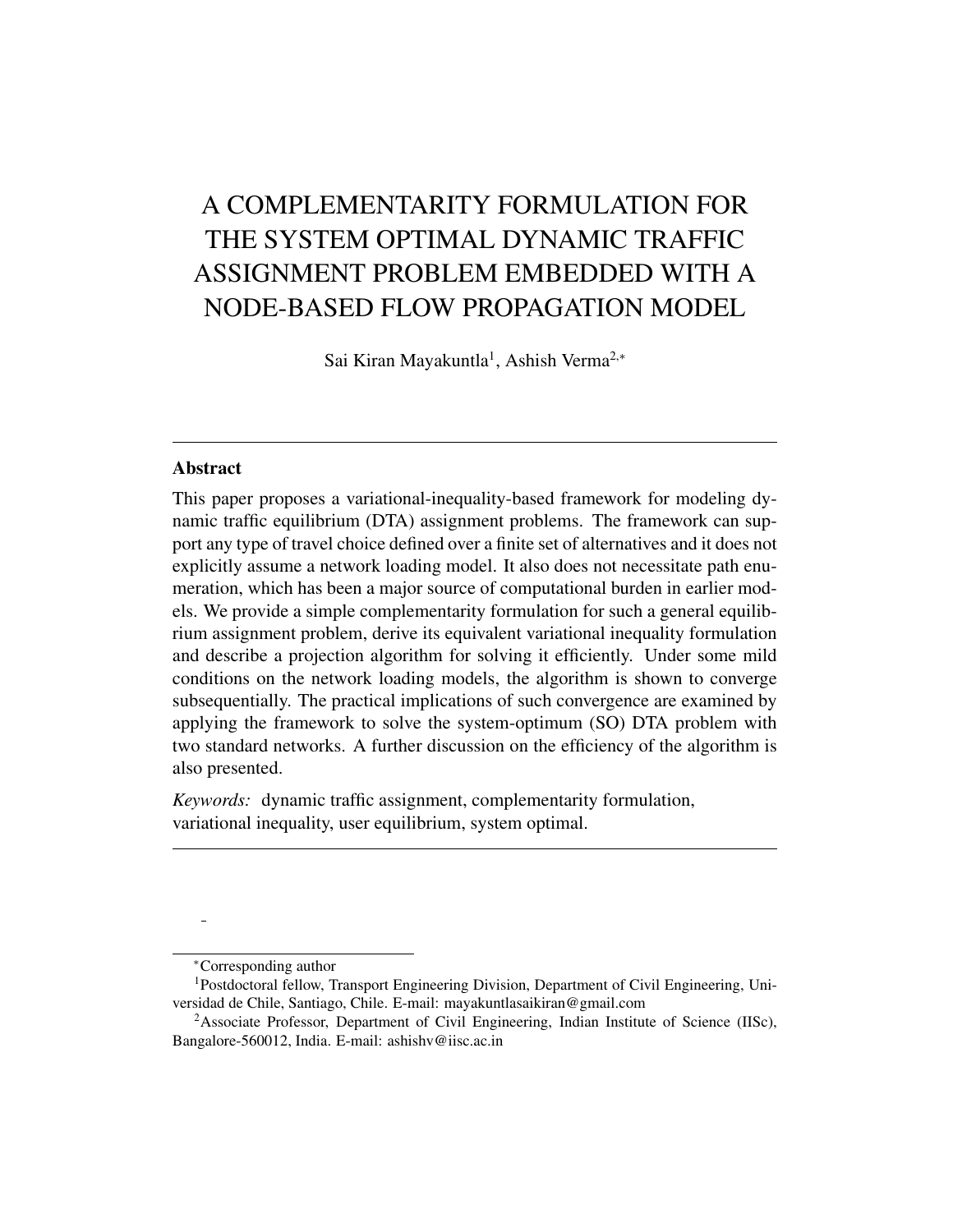#### 1. INTRODUCTION

Over the last few decades, several variants of the dynamic traffic assignment (DTA) problem have been proposed based on a wide-ranging modeling considerations. Many of the earlier works dealt with a subvariety called system-optimum (SO) problems. As the name indicates, their goal was to assign road users to paths to minimize their total travel cost. This notion is quite unrealistic, however, as no such central authority assigning road users to paths exists in reality. Instead the users choose their paths based on their personal costs, and they usually do not consider and may not even know the travel costs of their neighbors. This gives us a more realistic alternative of user equilibrium (UE), which can be defined as the situation where no user can improve their cost by unilaterally changing their paths. A further stochastic modification to this notion gives us stochastic user equilibrium (SUE), where each user chooses a path that minimizes their *perceived* travel cost, which is modeled as a random variable. Each of the DTA problems studied so far in the literature can be broadly categorized with these three notions. Despite its lack of realism, the SO-DTA problem still retains its importance in the literature for benchmarking the efficacy of traffic management strategies. It is also used as a subproblem when solving more advanced problems like network design and congestion pricing.

Furthermore, a dynamic network loading model, that describes the traffic flow dynamics, forms a core component of any DTA model. Some of the recent works have used cell transmission models (CTMs) as implicit simulation methods and avoid modeling artifacts such as holding back of the traffic at junctions despite the availability of space downstream (Doan and Ukkusuri, 2012). In Szeto and Lo (2004), both departure time and route choices are incorporated in the model for a general network with elastic demand. Similarly, Han et al. (2011) formulated the DUE problem within the framework of complementarity theory for a network with a single origin-destination (O-D) pair and multiple user classes with elastic demand. This work is extended for multiple O-D pairs by Ukkusuri et al. (2012) with maximum and average travel time models and they also provide a solution procedure based on the projection algorithm from the VI theory. Doan and Ukkusuri (2015) developed a similar DSO formulation for general multi-OD networks with both route and departure time choices and they also provided an estimation procedure for path marginal costs that accurately captures the effect of any perturbation on all other traffic. However, in these works, the users' choices are restricted to a fixed number of paths determined during the preprocessing step of the algorithm. Therefore, having a small number of these paths could lead to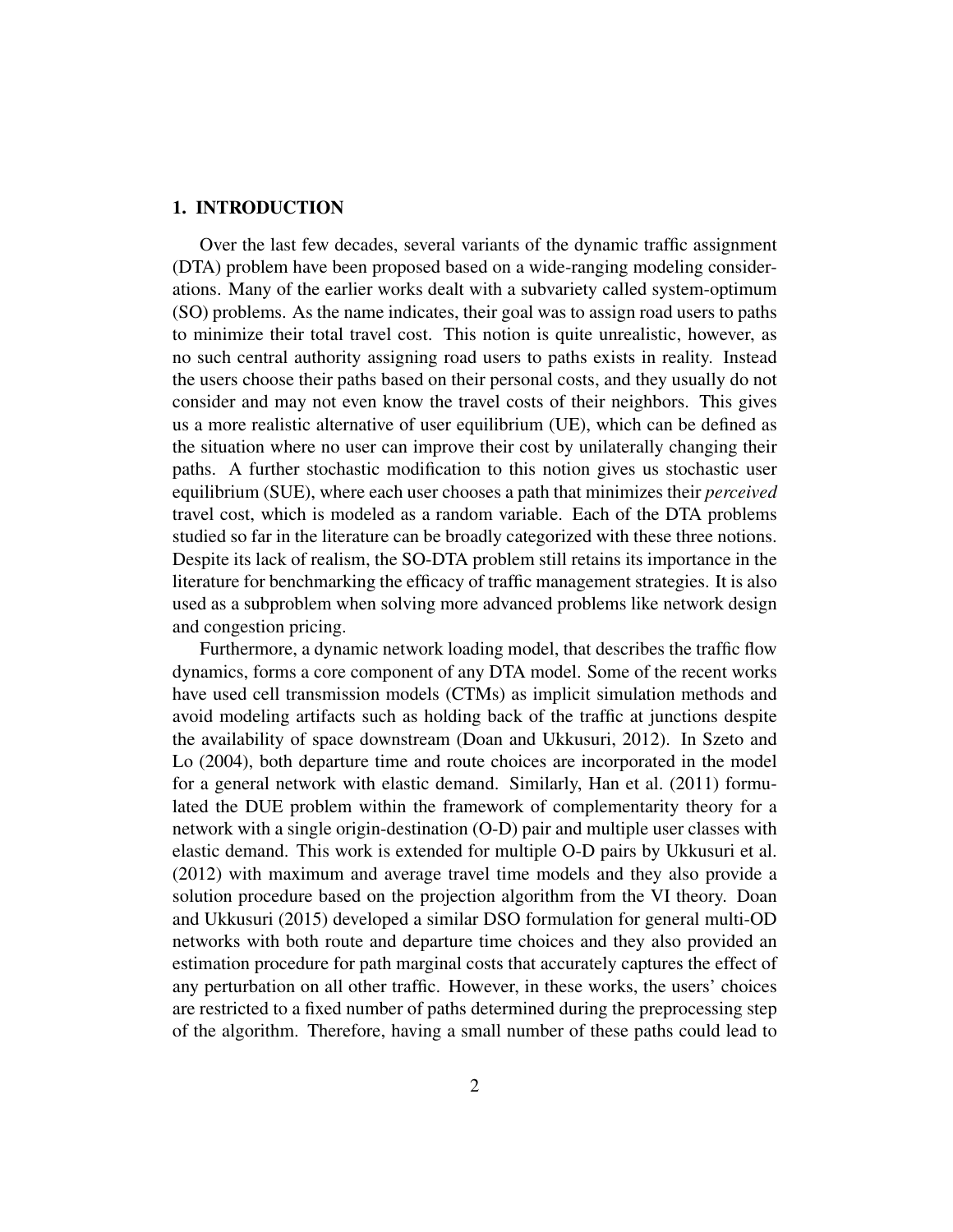suboptimal solutions, whereas a larger number would require high computational resources. Gentile (2016) addresses this issue by extending the Gradient Projection algorithm for a UE problem with sequential local choices at nodes directed towards a destination. However, the algorithm was described in the paper as "only heuristics with no guarantee of convergence."

The present work extends upon these recent complementarity theory and variational-inequality-based works and propose a flexible framework for modeling traffic equilibrium assignment models. This refers not only UE problems, as SO and SUE problems can also be formulated as an equilibrium problem with the right choice of the cost function (Gentile, 2018). Along with a detailed description of the framework and a projection algorithm for solving the problem, a proof of solution existence and the subsequential convergence of the algorithm is also presented. The framework is applied to solve the SO-DTA problem on two standard networks and discuss the results.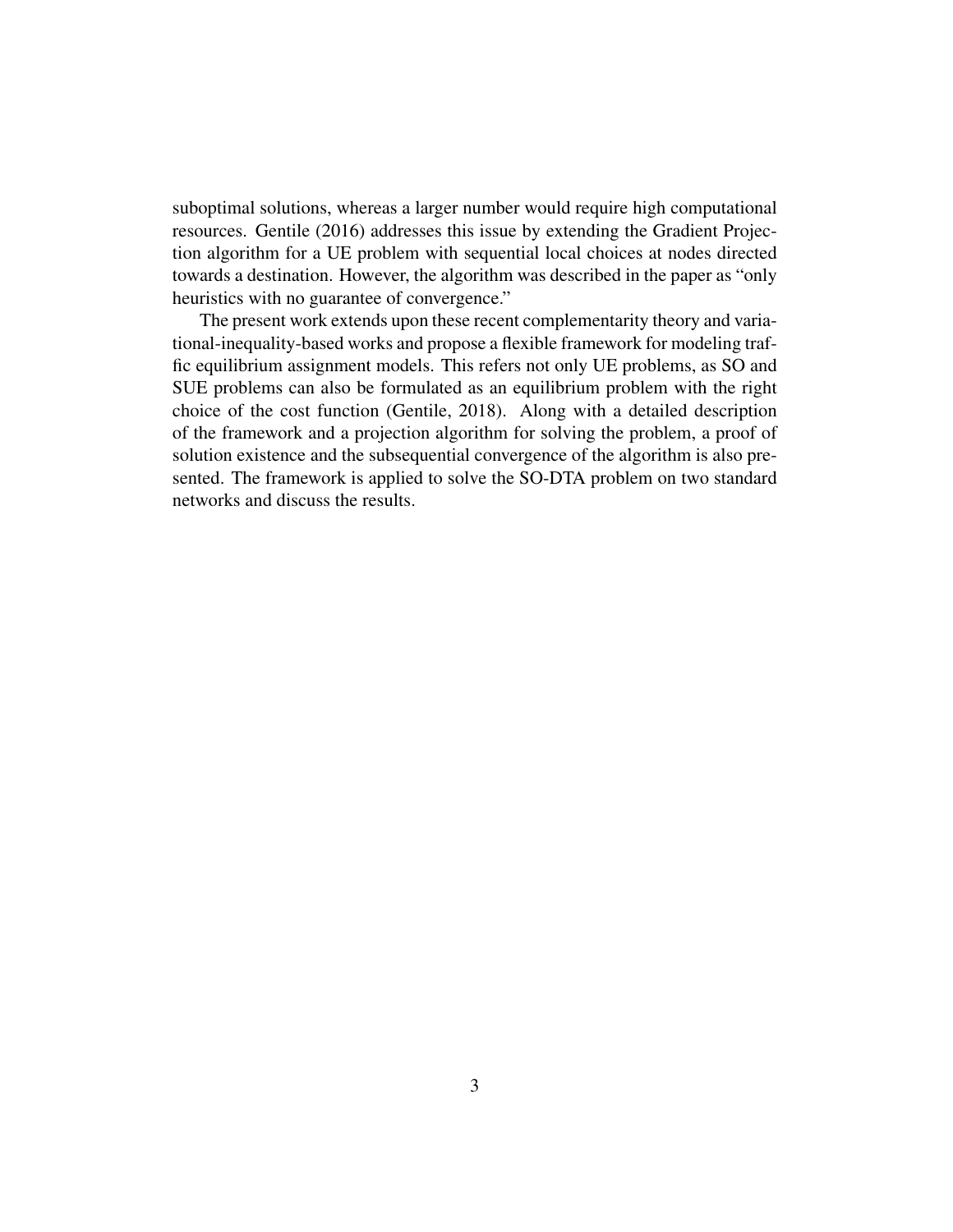## 2. NOTATION

The notation used in this paper is briefly described in this section. It should be especially noted that a couple of symbols  $(h \text{ and } H)$  are used both as indices

| $\boldsymbol{h}$ | Index of a choice variable                                                           |  |
|------------------|--------------------------------------------------------------------------------------|--|
| H                | Set of all indices of the choice variables corresponding to a particular             |  |
|                  | location. It is also interpreted as an index for the location when used as a         |  |
|                  | subscript.                                                                           |  |
| H                | Solution space of the DTA problem                                                    |  |
| $\mathcal H$     | Set of all sets of choice variables indices $(H's)$ corresponding to different       |  |
|                  | choice locations in the network                                                      |  |
| $x_h$            | Value of the choice variable $h$                                                     |  |
| $c_h$            | Cost associated with the choice variable $h$                                         |  |
| $c_H$            | Minimum cost associated with a choice location H                                     |  |
| $\mathcal{C}$    | Vector-valued function mapped from the solution space <b>H</b> to $\mathbb{R}^{ H }$ |  |
|                  |                                                                                      |  |

The above set of symbols form the core notation used in this work. Some locally-defined symbols are further used for some general definitions and results.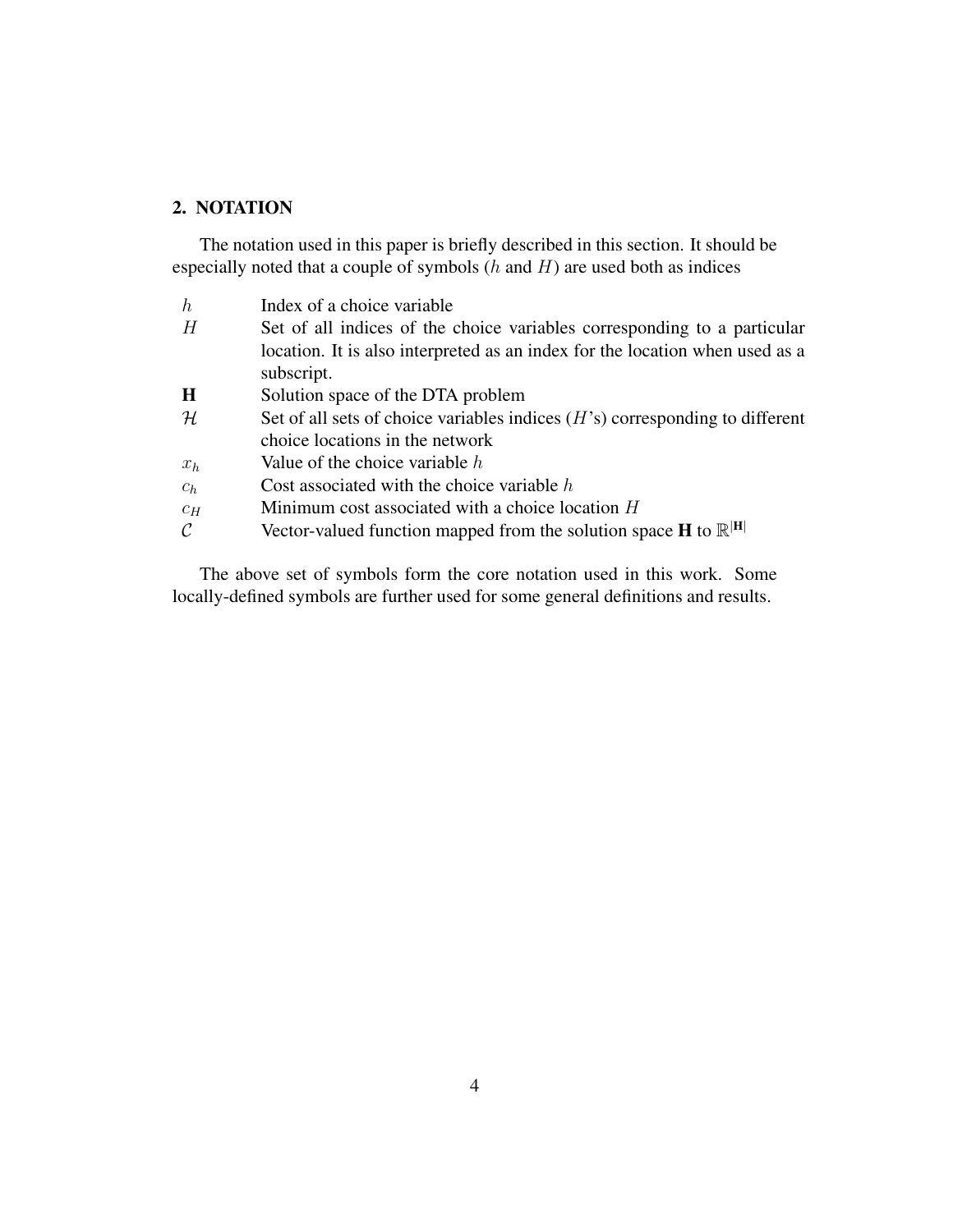

Figure 1: Outline of the DTA framework

## 3. DESCRIPTION OF THE PROPOSED FRAMEWORK

Figure 1 broadly outlines the various elements of the proposed framework. In this section, we describe the conditions needed to be satisfied by some of the elements to guarantee some important theoretical results.

## *3.1. Choices*

As stated previously, the proposed framework limits the travel choices to those defined over a finite set of alternatives. These travel choices are assumed to be made by the users locally and sequentially, as described by Gentile (2016). For example, the users choose the exit link from a junction, if and when they reach it during the simulation. Thus, each of the choices at the "choice locations" are represented by a finite set of variables that form a probability simplex, i.e. they satisfy the following equations:

$$
x_h \ge 0, h \in H
$$
  

$$
\sum_{h \in H} x_h = 1
$$
 (1)

where  $x_h$  and H represent the value of a choice variable h and the set of all choice variable indices corresponding to a particular choice location. And we assume that  $|H| < \infty$ .

Note that the path-based models can also be formulated within this framework as a special case, where the users make a "local" choice at the point of their entry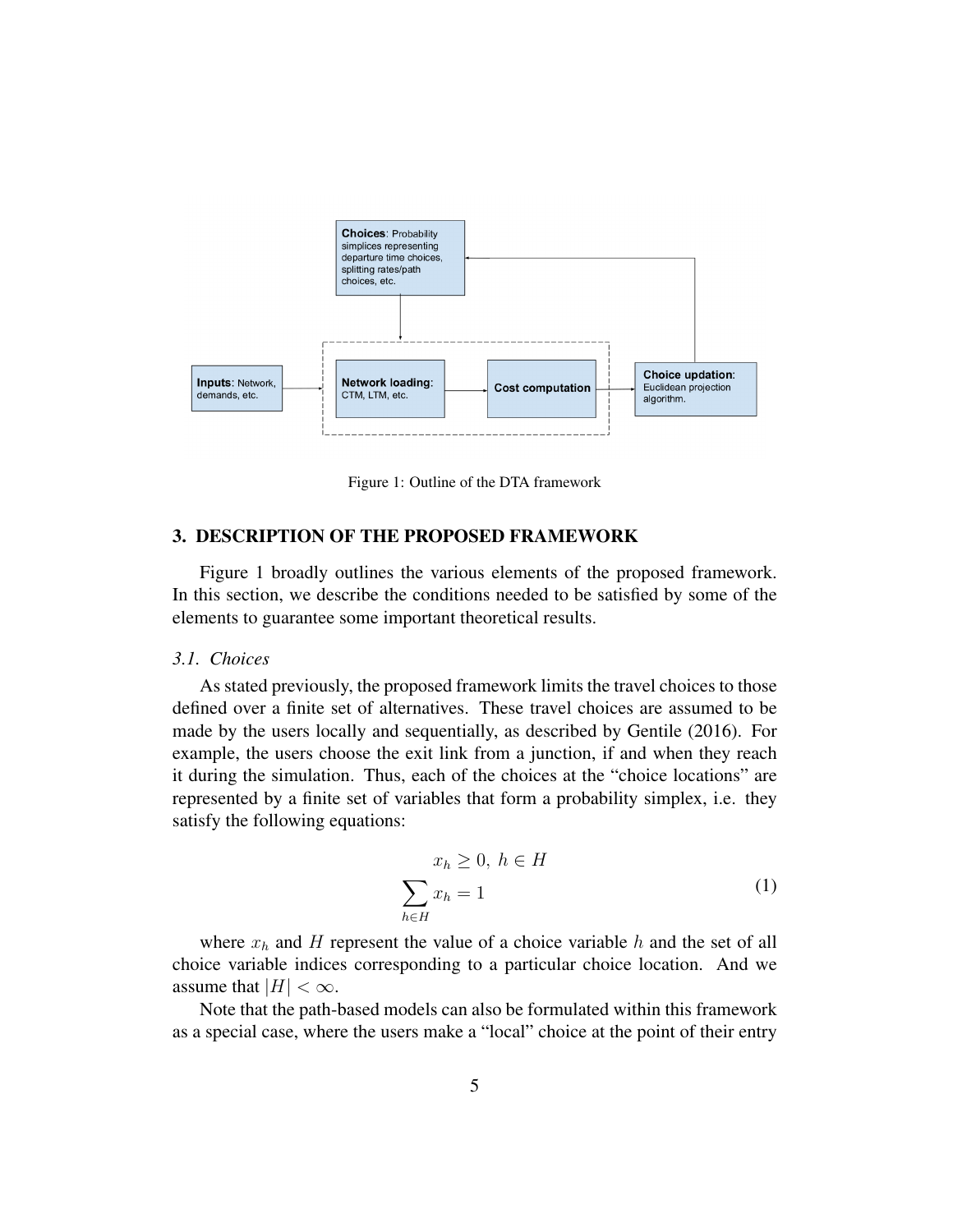among the enumerated paths. Now, the following condition on the solution space of the problem holds true.

Condition 1. *The solution space H of the problem can be obtained as a cartesian product of a finite number of probability simplices.*

In the rest of the paper, we denote by  $H$  and  $H$ , the solution space and the set of all the probability simplices forming it, respectively.

#### Proposition 3.2. *H is non-empty, compact and convex set.*

The proof follows by noting the inheritence of these properties from the probability simplices. Later on in this paper, we will need another property of  $\bf{H}$  stated below.

## **Proposition 3.3.** *Every point*  $x \in H$  *satisfies Abadie's constraint qualification (ACQ).*

The proof of the proposition is given in Appendix B.

#### *3.4. Complementarity formulation of the DTA problem*

In a user-equilibrium (UE) assignment, no road user can lower their travel cost by unilaterally changing their travel choices. Wardrop's equilibrium principle further states that the costs associated with the alternatives actually chosen by the users are equal and minimal. This can be stated mathematically as follows:

$$
(c_h - c_H) \times x_h = 0, \quad \forall h \in H, \forall H \in \mathcal{H}, \tag{2}
$$

where  $x \in H$ ) is the UE assignment solution; h,  $c_h$  and  $c_H$  are the choice variable index, its associated cost and the minimum cost among the alternatives in  $H(\ni h)$ . Note that  $c_h$  denotes a function of  $x \in \mathbf{H}$ , but the (.) notation is dropped in this paper to avoid visual clutter.

By treating  $c_h$  as marginal travel cost associated with the choice h, the systemoptimal problem also results in eq. 2. Indeed, Gentile (2018) shows that even a stochastic user equilibrium problem with multinomial logit route choices has a function that can be taken as  $c_h$  and obtain eq. 2. With the additional assumption of boundedness on  $c_h$ , we can derive a complementarity formulation from eq. 2 and eq. 1.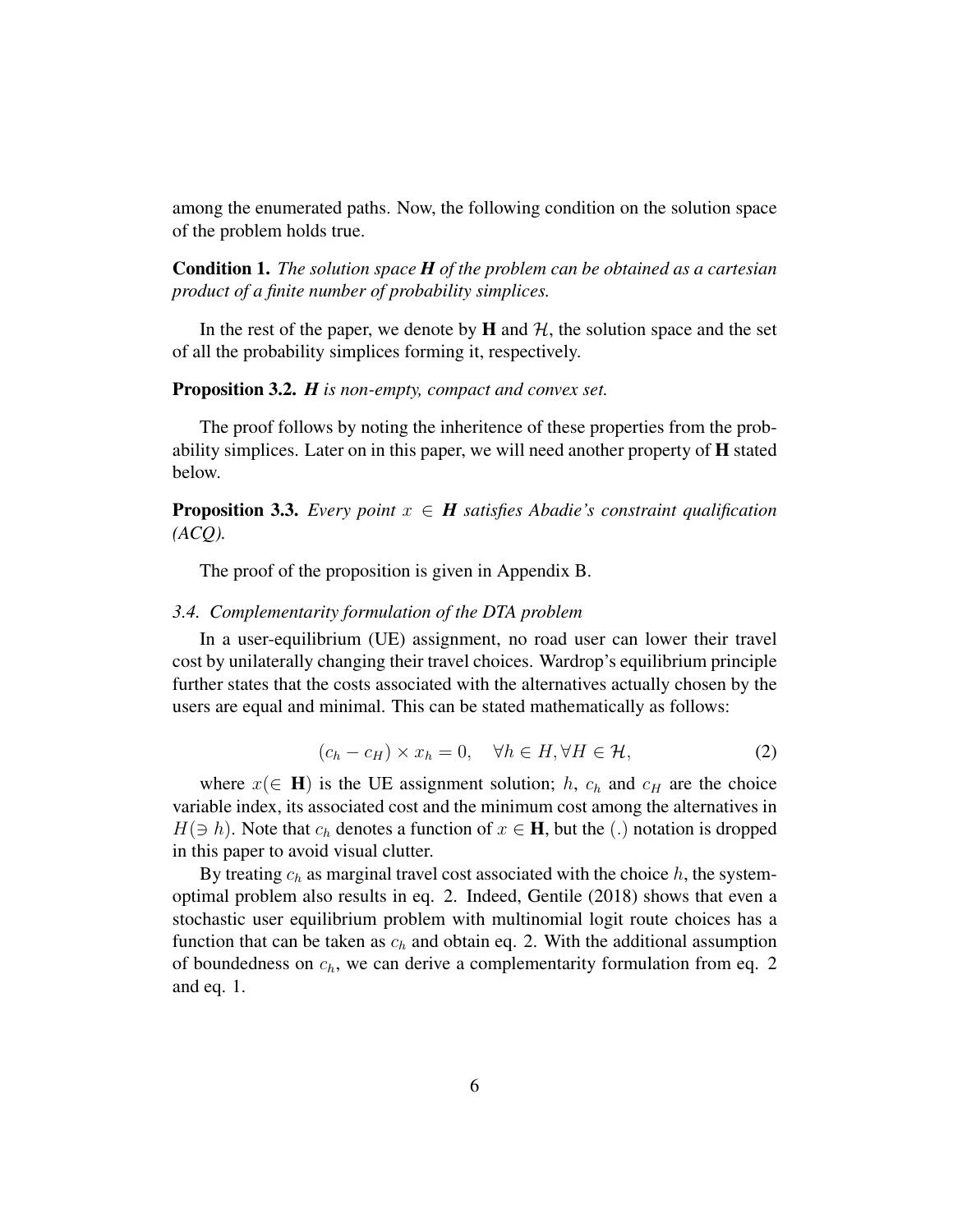**Proposition 3.5.** *Suppose that there exists a constant*  $B \geq 0$  *such that*  $c_h(x) + B \geq 0$ 0,  $\forall x \in H$ ,  $\forall h \in H \in \mathcal{H}$ . Then, from 1 & 2 can be combined to give the following:

$$
0 \le x_h \perp \hat{c}_h - \hat{c}_H \ge 0, \forall h \in H, \forall H \in \mathcal{H}
$$
  

$$
0 \le \hat{c}_H \perp \sum_{h \in H} x_h - 1 \ge 0, \forall H \in \mathcal{H}
$$
 (3)

*where*  $\hat{c}_h = c_h + B$  *and*  $\hat{c}_H = c_H + B$ *.* 

*Proof.* From the boundedness assumption, the right-hand-side of eq. 3 must be equal to 0. This gives us the original equations back.  $\Box$ 

The assumption of boundedness is easily justifiable because we are concerned with time-discretized models defined over a finite observation period. Without loss of generality, we will assume that  $B = 0$  for the rest of the paper.

#### *3.6. Costs*

Travel time costs and schedule delay costs are two most commonly considered types of costs. Algorithms based on dynamic programming technique can be used to compute the travel cost  $(c_h)$  associated with each choice variable h. Average travel costs can be used for computing a UE solution, whereas the solving an SO problem requires marginal costs. Depending on the model considerations, alternative cost functions can be used, as long as they satisfy the following condition.

Condition 2. *The cost (*ch*) associated with each choice variable* h *is a set-valued map that is:*

- a) *non-empty,*
- b) *contractible,*
- c) *compact-valued and*
- d) *upper semi-continuous.*

Ukkusuri et al. (2012) gives rigorous definitions of these terms, which are reproduced here in Appendix C. It should also be noted here that  $c_h$  is a function of a point x in the solution space  $H$ , but the (.) notation is dropped for visual simplicity.

So, if  $c_h$  can be given as a continuous function of  $x(\in \mathbf{H})$ , it is easy to see that all the above conditions are satisfied. However, there are some plausible cost functions, for eg. marginal costs, which are often discontinuous. In some of the popular CTM-based network loading models, the discontinuity results from the presence of  $min(.)$  function. The above conditions can be shown to be satisfied in the presence of this function.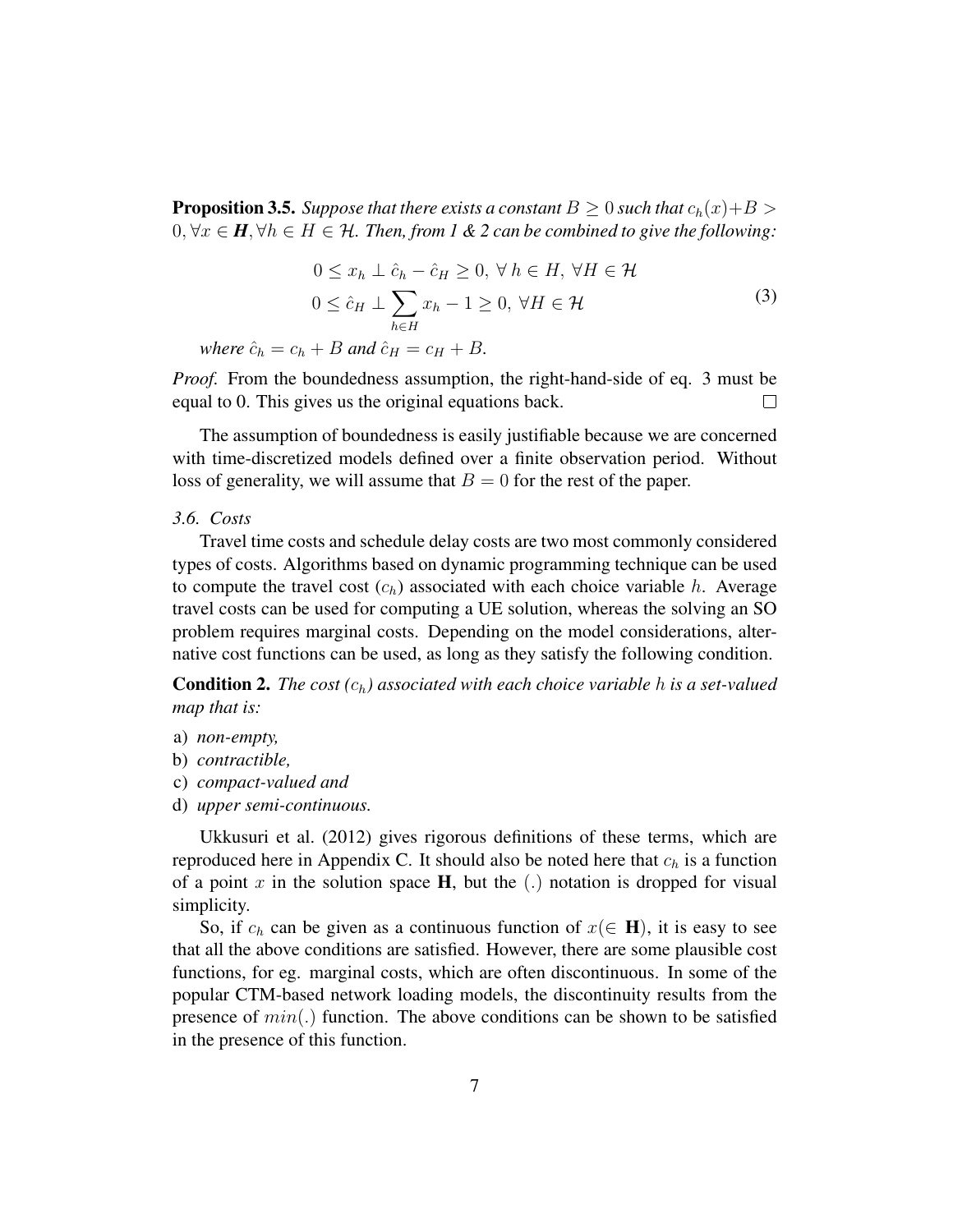*3.7. Generalized Variational Inequality (GVI) formulation*

**Definition 1.** *(GVI)* Given a non-empty convex closed set  $K \subseteq \mathbb{R}^n$  and a set*valued map*  $F: K \rightrightarrows \mathbb{R}^n$ , a GVI is to find a vector  $x \in K$  and  $z \in F(x)$  such *that*

$$
z^T(y - x) \ge 0, \,\forall y \in K.
$$

A couple of results from GVI theory relevant for what follows are given below.

Lemma 3.7.1. *If* K *is a compact set, and* F *is non-empty, contractible, compactvalued and upper semi-continuous, then* GV I(K, F) *has a solution.*

**Proposition 3.8.** *Facchinei and Pang (2003, Proposition 1.3.4). Let*  $K \equiv \{x \in \mathbb{R}^d : |f(x)| \leq K\}$  $\mathbb{R}^n$ :  $h(x) = 0, g(x) \geq 0$ , with  $h : \mathbb{R}^n \to \mathbb{R}^l$  and  $g : \mathbb{R}^n \to \mathbb{R}^m$  being vectorvalued continuously differentiable functions. Let F be a mapping from K into  $\mathbb{R}^n$ . *The following two statements are valid:*

*(a) Let* x ∈ SOL(K, F)*. If Abadie's CQ holds at* x*, then there exist vectors*  $\mu \in \mathbb{R}^n$  and  $\lambda \in \mathbb{R}^n$  such that

$$
0 = F(x) + \sum_{j=1}^{l} \mu_j \nabla h_j(x) + \sum_{i=1}^{m} \lambda_i \nabla g_i(x)
$$
  

$$
0 = h(x)
$$
  

$$
0 \le \lambda \perp g(x) \le 0.
$$
 (4)

(b) Conversely, if each function  $h_j$  is affine and each function  $g_i$  is convex, and *if*  $(x, \mu, \lambda)$  *satisfies* (4), then x *solves the*  $VI(K, F)$ *.* 

Now, let us denote by  $C(\mathbf{h})$ , a set-valued map from **H** to  $\mathbb{R}^{|H|}$ , that gives us the cost values corresponding to each of the choice variables.

**Proposition 3.9.**  $(x^*, C^*)$  is a solution of 3 if and only if it is a solution of  $GVI(\mathbf{H}, \mathcal{C})$ .

*Proof.* Let  $x^*$  be a solution of  $VI(\mathbf{H}, \mathcal{C})$ . By the KKT conditions of the VI given in proposition 3.8, there exists  $\mu^* = {\mu_H^*, \forall H}$  and  $\lambda^* = {\lambda_h^*, \forall h \in H, \forall H}$ such that,

$$
c_h(x^*) + \mu_H - \lambda_h = 0, \forall h \in H \in \mathcal{H},
$$
  

$$
\sum_{h \in H} x_h = 1, \forall H,
$$
  

$$
0 \le x_h \perp \lambda_h \ge 0, \forall h \in H \in \mathcal{H}.
$$
 (5)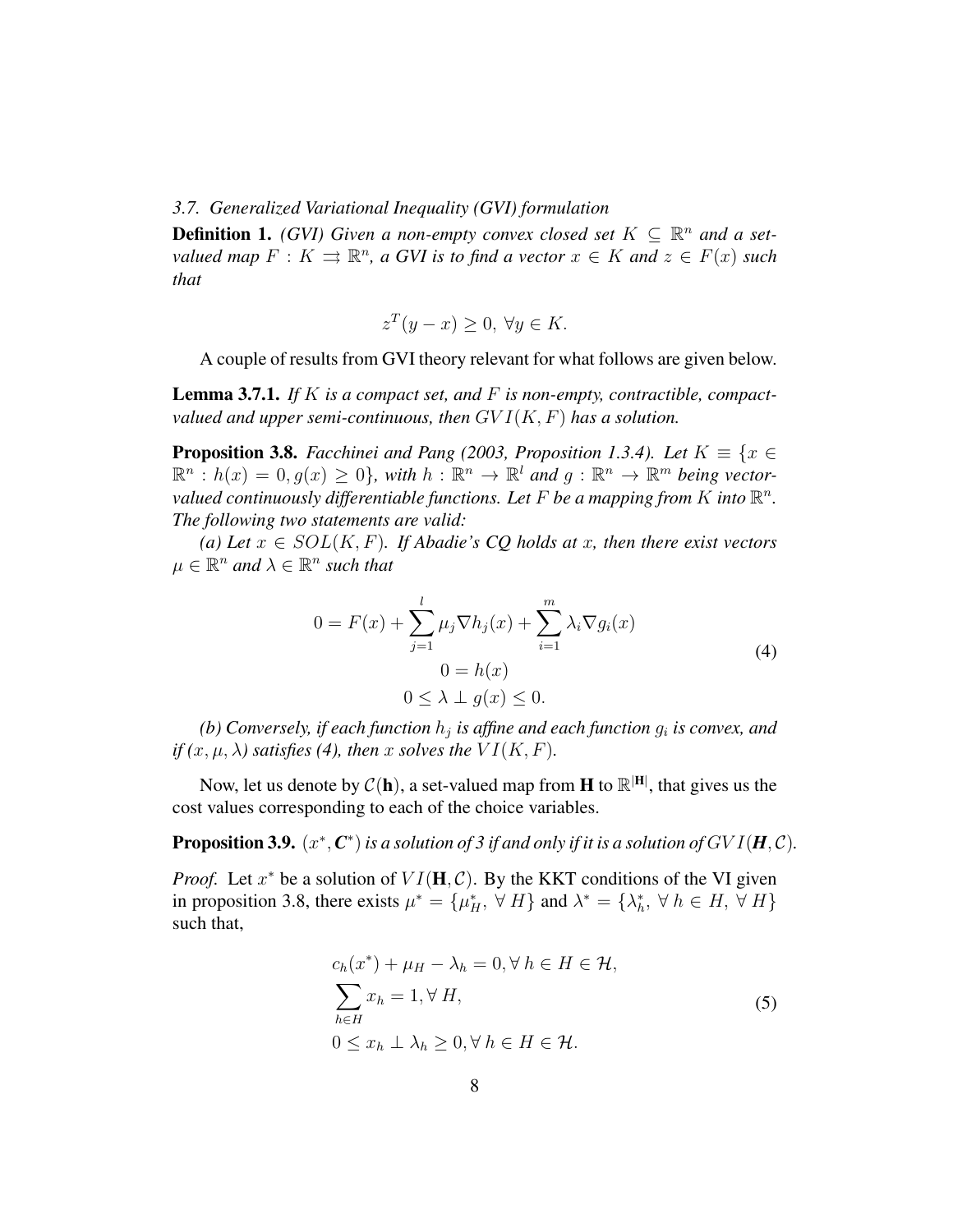Using Proposition 3.5 and rearranging the above equations, we obtain the complementarity formulation 3. The necessity condition can also be proven with a similar logic.

 $\Box$ 

The solution existence result now follows.

## Theorem 3.9.1. *The complementarity formulation 3 has a solution.*

Based on conditions  $1 \& 2$ , it can be seen that lemma 3.7.1 is applicable for  $GVI(\mathbf{H}, \mathcal{C})$ . And from proposition 3.9, the above theorem follows.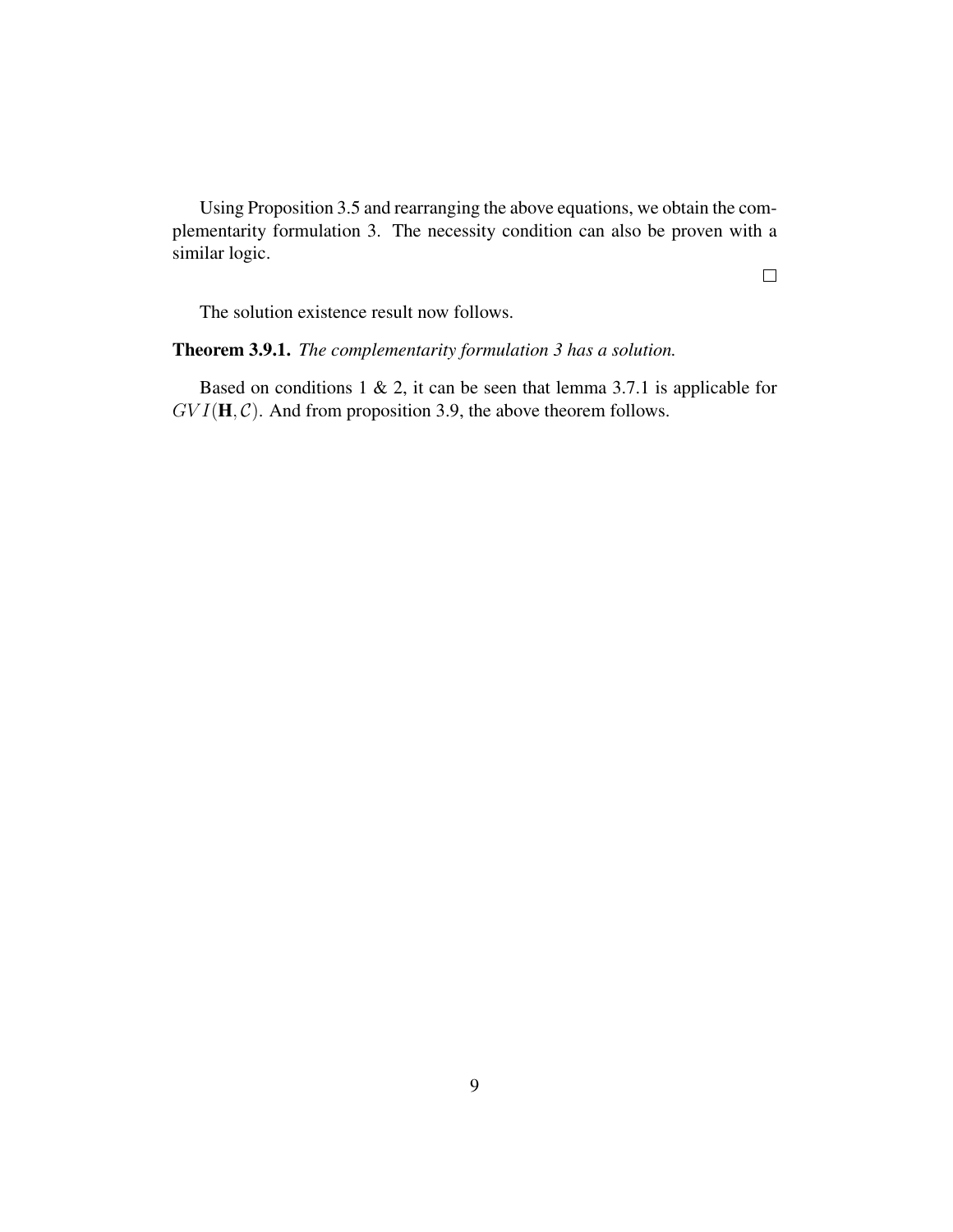#### 4. SOLUTION ALGORITHM

A classic VI approach called "projection method" can be adapted to solve the DTA models with the proposed framework. Given an initial solution  $x^0$  for a  $GVI(K, F)$ , the method computes a sequence of points  $\{x^k\}_{k=1}^{\infty}$  as follows:

$$
x^{k+1} = \Pi_K(x^k - F(x^k)), \ \forall \ k = 1, 2, \dots
$$

where  $\Pi_K(x)$  is the projection of x on K, i.e.,

$$
\Pi_K(x) = \arg\min_{z \in K} ||z - x||^2.
$$

To prove the convergence of this method, the map  $F$  must be "monotonous". In the case of DTA problems, the cost functions generally do not satisfy this property. But since our solution space is compact, we can still have "subsequential convergence".

**Proposition 4.1.** *Let*  $x^0 \in H$  *and*  $x^{k+1} = \Pi_H(x^k - C(x^k))$ ,  $\forall k = 1, 2, ...$  *Then, the following statements hold.*

- (a) *There exists a convergent subsequence of*  $\{x^k\}_{k=0}^{\infty}$ .
- (b) For any convergent subsequence of  $\{x^k\}_{k=0}^{\infty}$ , the limiting point  $x^*$  is a solution *of 3.*

The proof follows from the fact that any sequence in a compact set must have a convergent subsequence.

Now the complete solution algorithm can be described as follows:

- Step 1. Initialize a feasible choice vector  $x$ .
- Step 2. Perform the simulation with a network loading model and compute the costs associated with each choice  $C(x)$ .
- Step 3. For each choice set H, update its variables as follows:  $x_H := \min_{z \in H_H} ||z z||$  $\mathcal{C}_H(x)||.$
- Step 4. Terminate the algorithm if  $x$  satisfies some predecided criteria. Otherwise, go to Step 2.

Note that Step 3 above can be performed parallelly for the sets of choice variables corresponding to choice locations. Since each of those sets define a probability simplex, a very efficient algorithm described in Wang and Carreira-Perpinan (2013) can be used for updating the choices.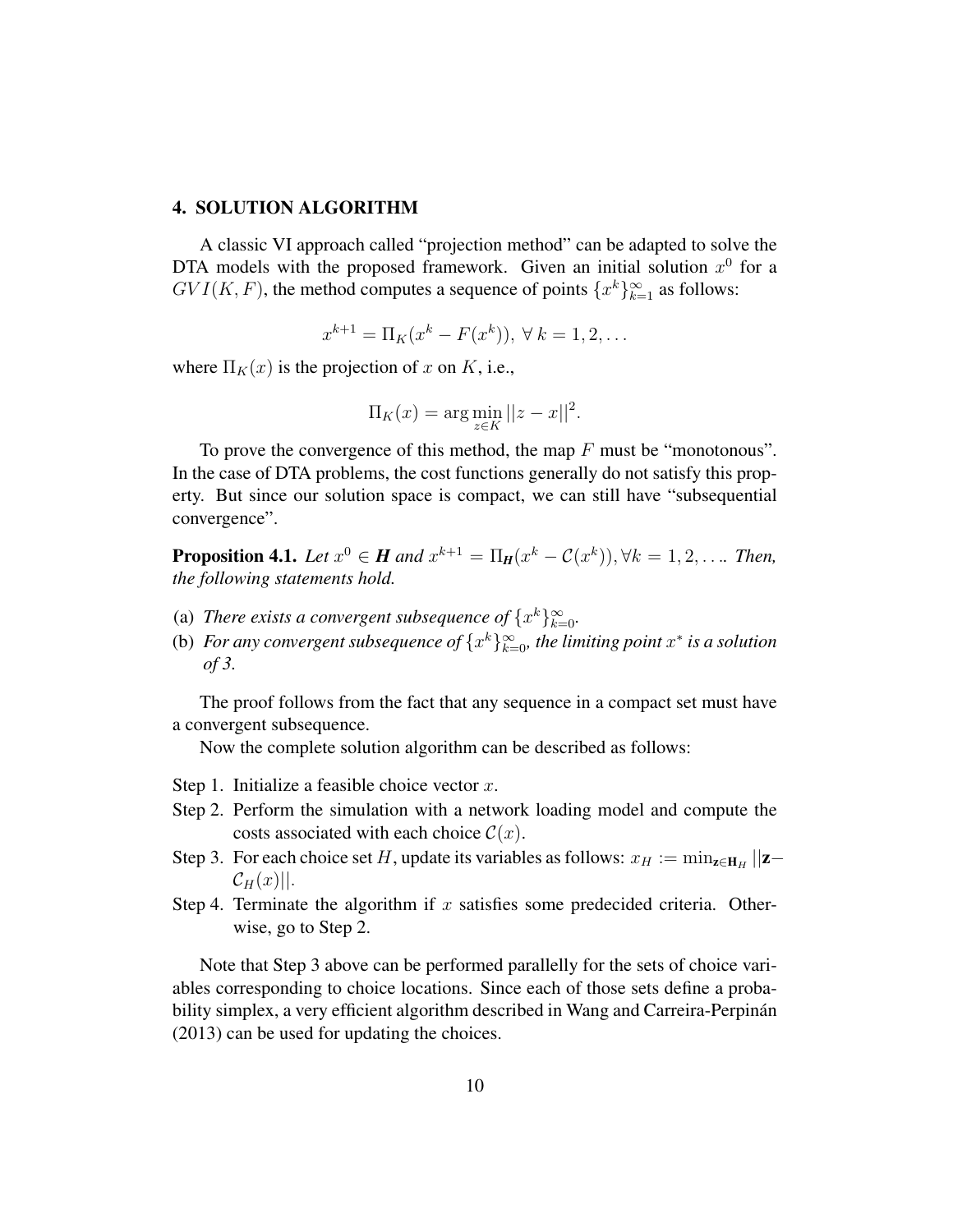## 5. NUMERICAL EXAMPLES

In this section, the proposed framework and algorithm are applied to two standard test networks: the first one (figure 2a), originally used in Ziliaskopoulos (2000), has 10 cells, two diverging sections and a single O-D pair (1-10), and the second one (figure 2b), originally given in Nguyen and Dupuis (1984), has 57 cells, eight diverging intersections and four O-D pairs (1-48; 1-57; 14-48; 14-57). Unlike in the previous studies, no predefined paths are used in the experiments. The cell length in both the cases is 0.5 miles, and the free-flow speed and congestion wave factor of the vehicle type are 30 mph and 0.8, respectively. All the roads have three lanes, and their jam density and flow capacity are 160 vehicles/mile/lane and 24 vehicles/minute/lane, respectively. For simplicity, the same travel cost factors are used for all sinks ( $\alpha_s=1$ ;  $\beta_s=0.5$ ;  $\gamma_s=2$ ). For Ziliaskopoulos' network, the target time, maximum departure time and maximum time horizon are 110, 160 and 170, respectively; whereas the same for the Nguyen-Dupuis' network are 60, 80 and 132, respectively.

The experiments were conducted with three different demand levels between each O-D pair–600, 1200 and 1800–and different learning rate parameters (0.001, 0.0001). A proportion-based cell transmission model described in Ukkusuri et al. (2012) is used and the path choices are initialized with the shortest paths determined using Dijkstra's algorithm with free-flow travel times. Similarly, all the traffic is departed at the beginning of the simulation.

| <b>Network</b>                   | Node-based   Path-based |      |
|----------------------------------|-------------------------|------|
| Ziliaskopoulos                   | 0.19                    | 0.20 |
| Nguyen-Dupuis $\vert 0.85 \vert$ |                         | 0.90 |

Table 2: Running times per iteration (in seconds)

Table 2 compares the running times of each iteration of node/path-based SO-DTA problems in both the networks. The simulation code is written in Julia programming language and all the simulations are run on a 64-bit Intel Core i5- 8265U 1.60GHz processor. Each experiment was ran for 750 and 300 iterations with Nguyen-Dupuis' and Ziliaskopoulos' networks, respectively. For larger networks, parallelization at various stages of the algorithm can be expected to further improve the running times.

Figures 3, 4 and 5 show the results of the experiments in terms of the convergence of the total system cost. Other convergence measures like mean change in the choices in successive iterations can also be examined but they seem have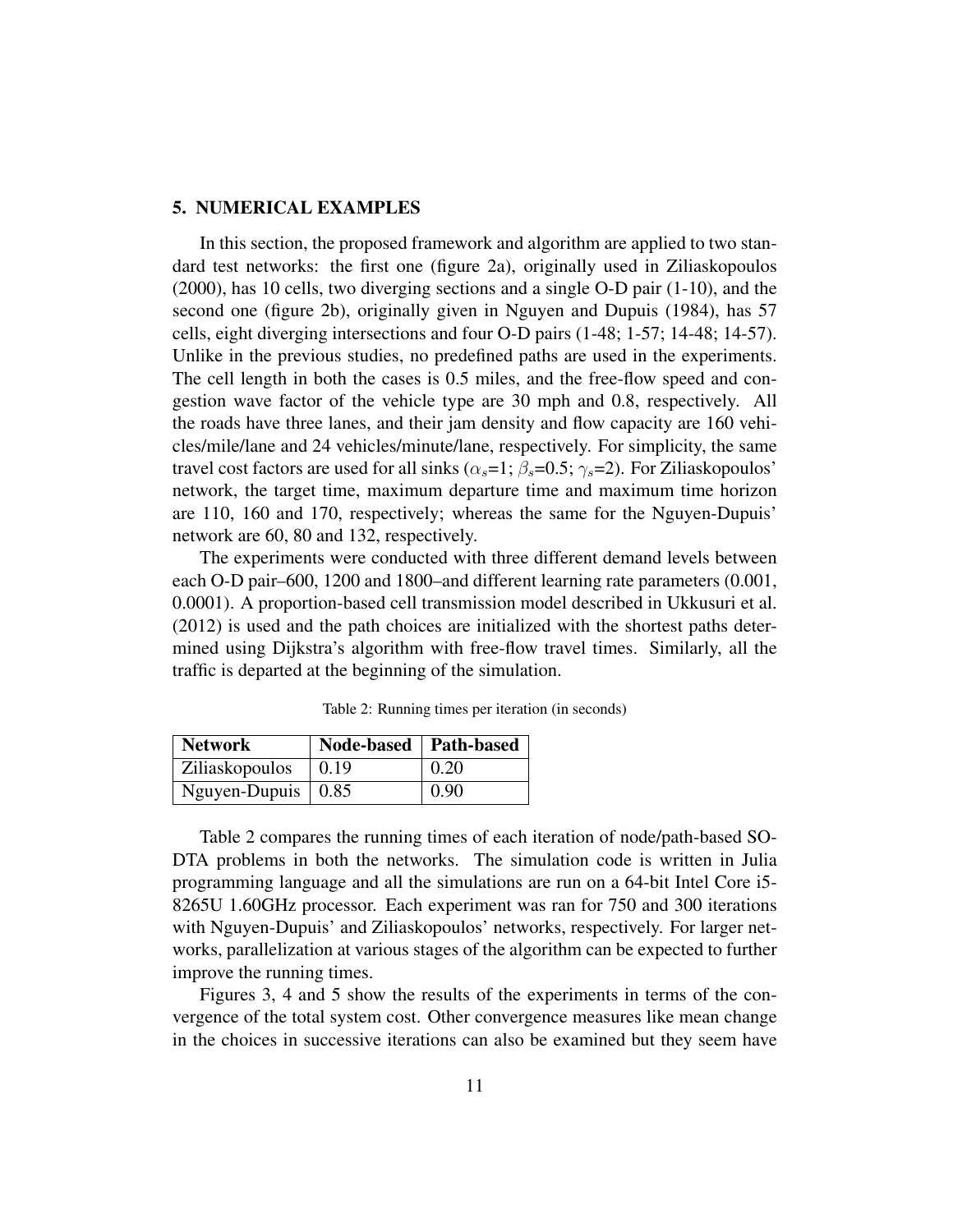

Figure 2: Test networks: (a) Ziliaskopoulos' network, (b) Nguyen-Dupuis' network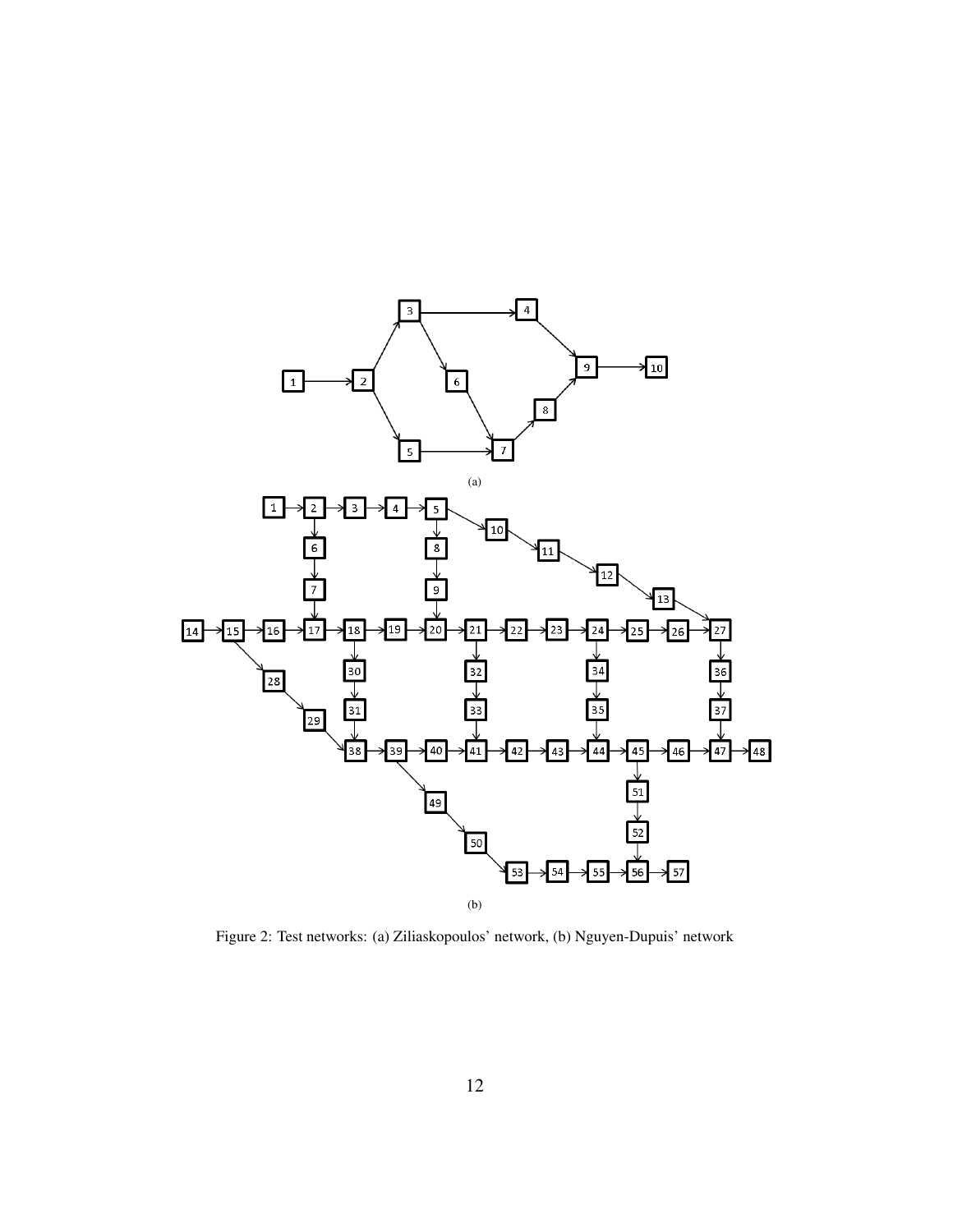fluctuations with larger magnitudes, which seem to result from a combination of the time-discretization and floating point effects. Note that this is still consistent with our theoretical results, as it only guarantees subsequential convergence.

The following observations can be made from the figures:

- 1. As expected, problems with larger demands per O-D pair converge to higher total system cost values. Also the smoothness of the convergence seems to be slightly affected for larger demands.
- 2. Similarly, for smaller learning rate parameter values, the convergence seems to be slower but smoother.
- 3. Also, it is somewhat surprising that node-based model of Nguyen-Dupuis' network seems to converge to a higher total system cost than its path-based model. But the opposite happens in the case of Ziliaskopoulos' network. We theoretically expect the suboptimality of the path-based models, as we can only select a fixed number of paths. This effect might be countered by variability in the splitting rates of the node-based model over successive iterations. More experiments need to be performed on benchmark networks at different time discretizations to verify this hypothesis.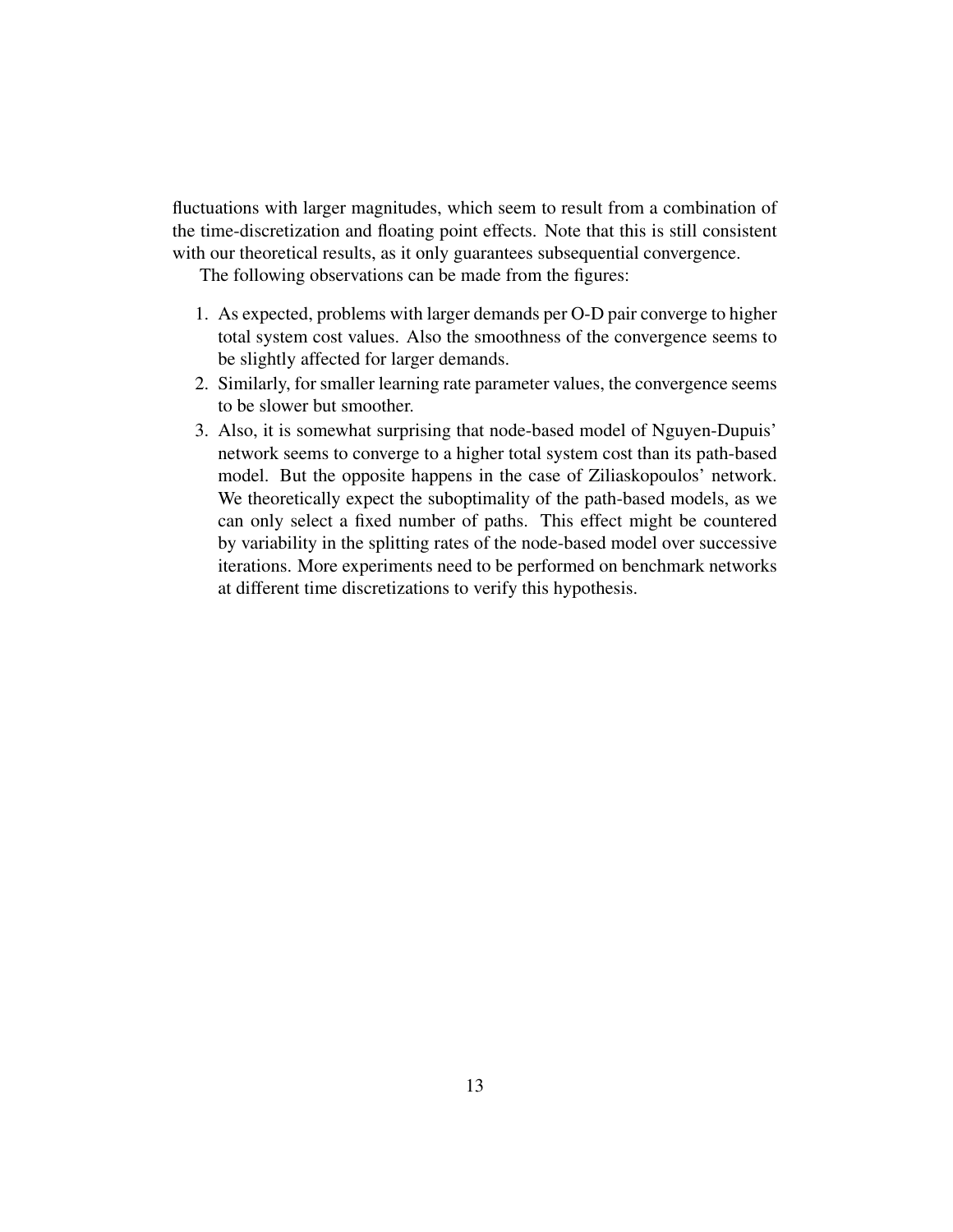

Figure 3: Convergence of total system cost at different demand levels with the learning rate parameter fixed at 0.0001 on: (a) Ziliaskopoulos' network, (b) Nguyen-Dupuis' network. Note that the X and Y-axes indicate the number of iterations and the total system cost, respectively.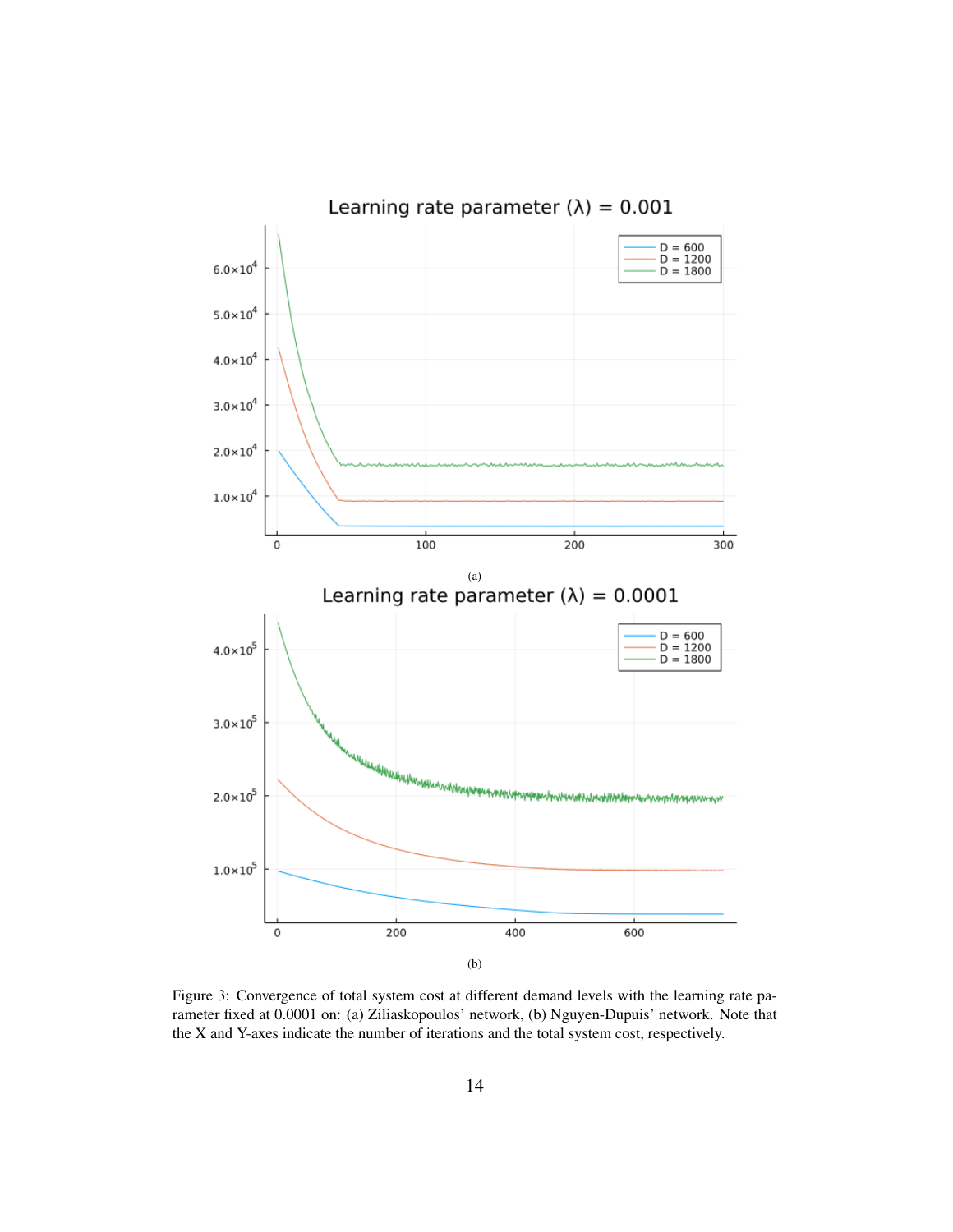

Figure 4: Convergence of total system cost with different learning rate parameters and a fixed demand per O-D pair: (a) Ziliaskopoulos' network, (b) Nguyen-Dupuis' network. Note that the X and Y-axes indicate the number of iterations and the total system cost, respectively.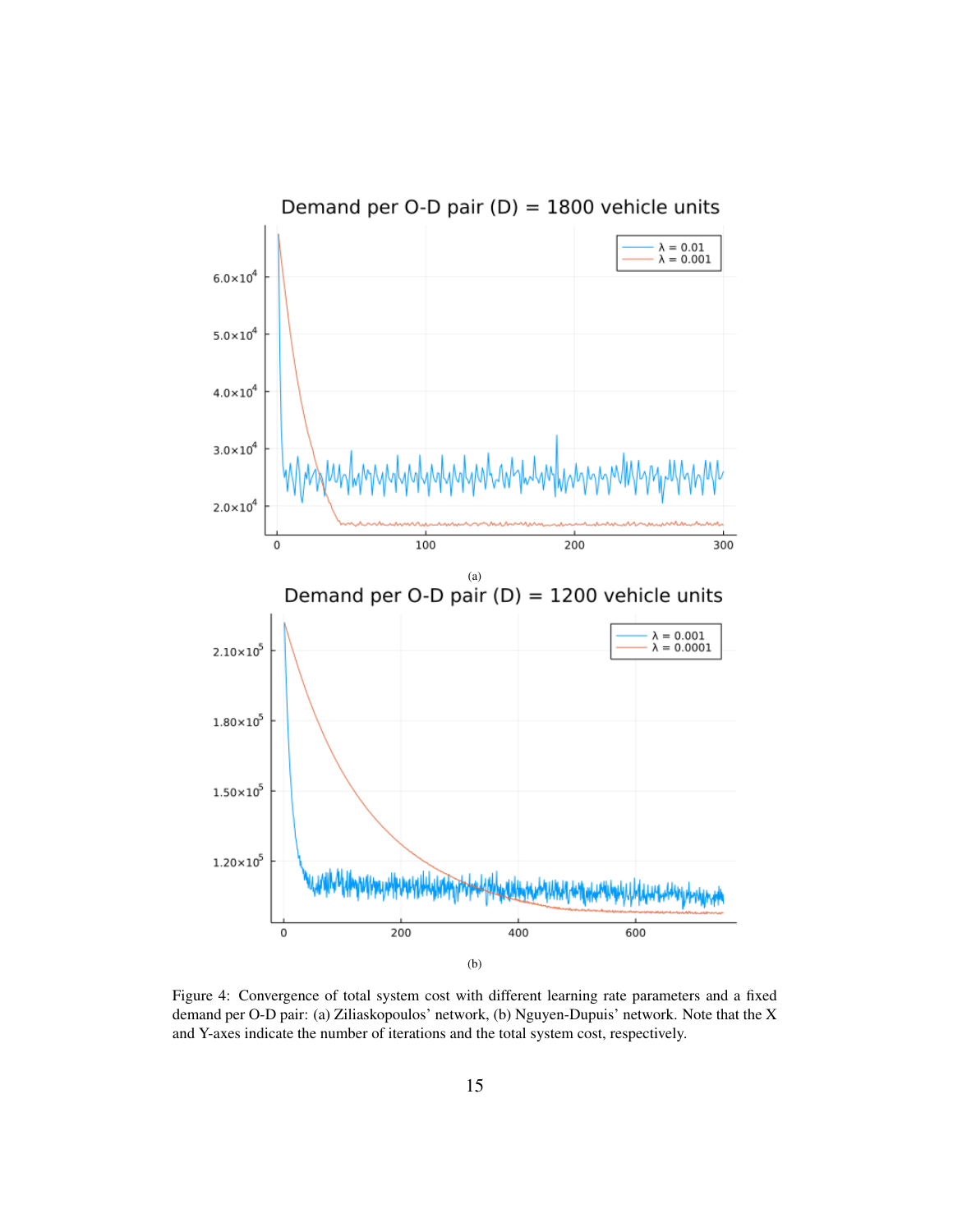

Figure 5: Convergence of total system cost : (a) Ziliaskopoulos' network, (b) Nguyen-Dupuis' network. Note that the X and Y-axes indicate the number of iterations and the total system cost, respectively.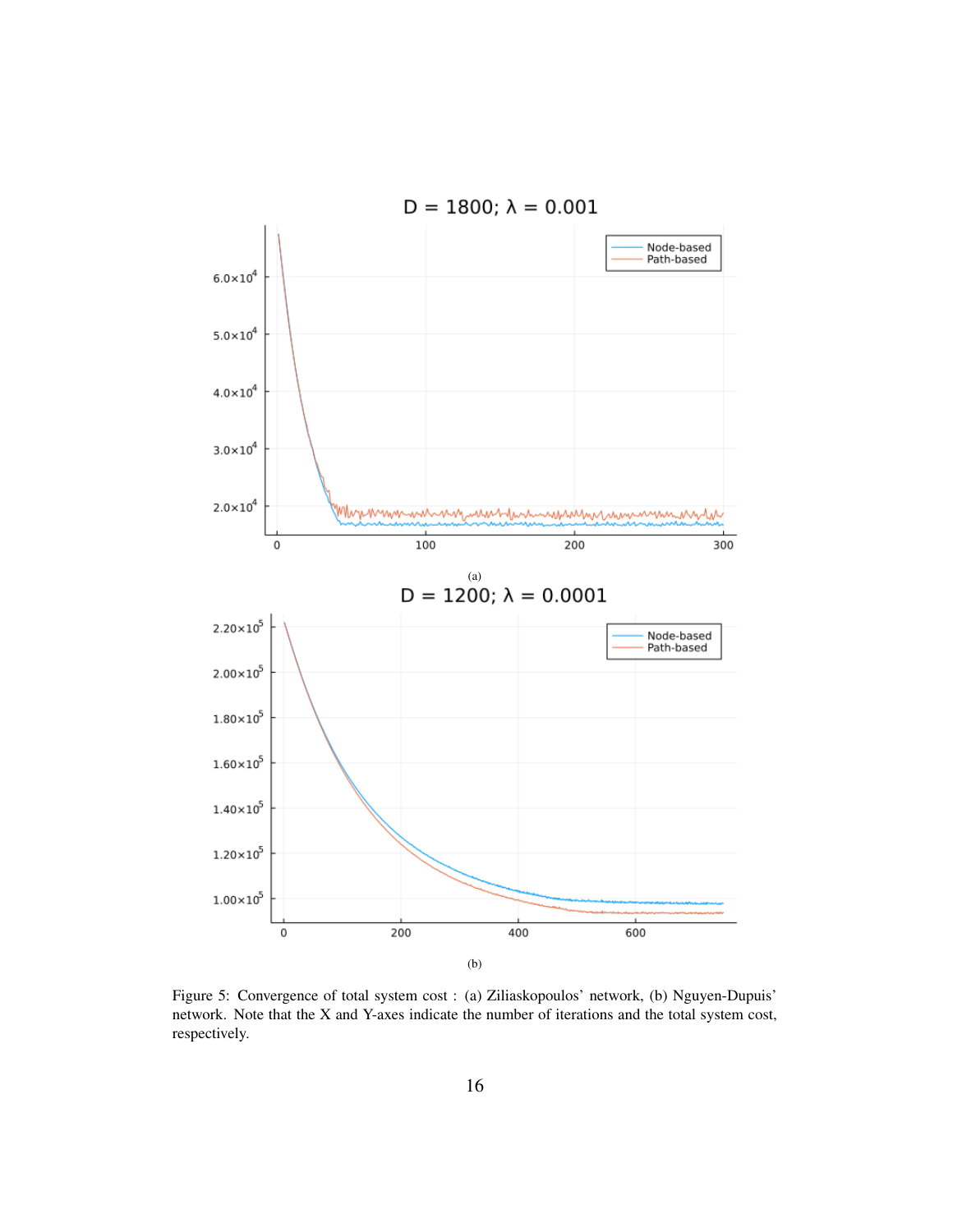## 6. CONCLUSIONS AND FUTURE WORK

The contributions made by this work can be listed as follows:

- 1. Proposal of a flexible framework to formulate equilibrium-based DTA problems that can accommodate variants of the problem along different dimensions such node/path-based, UE/SO, etc.
- 2. Proposal of an efficient projection algorithm to solve these problems.
- 3. A clear description of the conditions needed to be satisfied by the elements of the framework to ensure solution existence and the subsequential convergence of the algorithm.
- 4. Illustration of the effectiveness of the framework by applying it to solve SO-DTA problems with two standard networks, followed by a discussion of the results.

The framework is general enough to be applicable for a wide-ranging formulations of the DTA problem. On the theoretical front, it seems like the subsequential convergence is the best we can hope for, given the complexity of the problem. The fluctuations observed in the numerical examples seem to result mainly from a combination of the time-discretization and floating point issues. Nevertheless, heuristics can be used to select a suitable assignment after a predecided number of iterations. Similarly, on the practical front, the algorithm has a reasonable running time even without any sort of parallelization. In a future work, we aim to verify its performance with more benchmark networks and other variants of the DTA problem. Furthermore, it can be easily incorporated into more advanced macroscopic applications like network design and congestion pricing.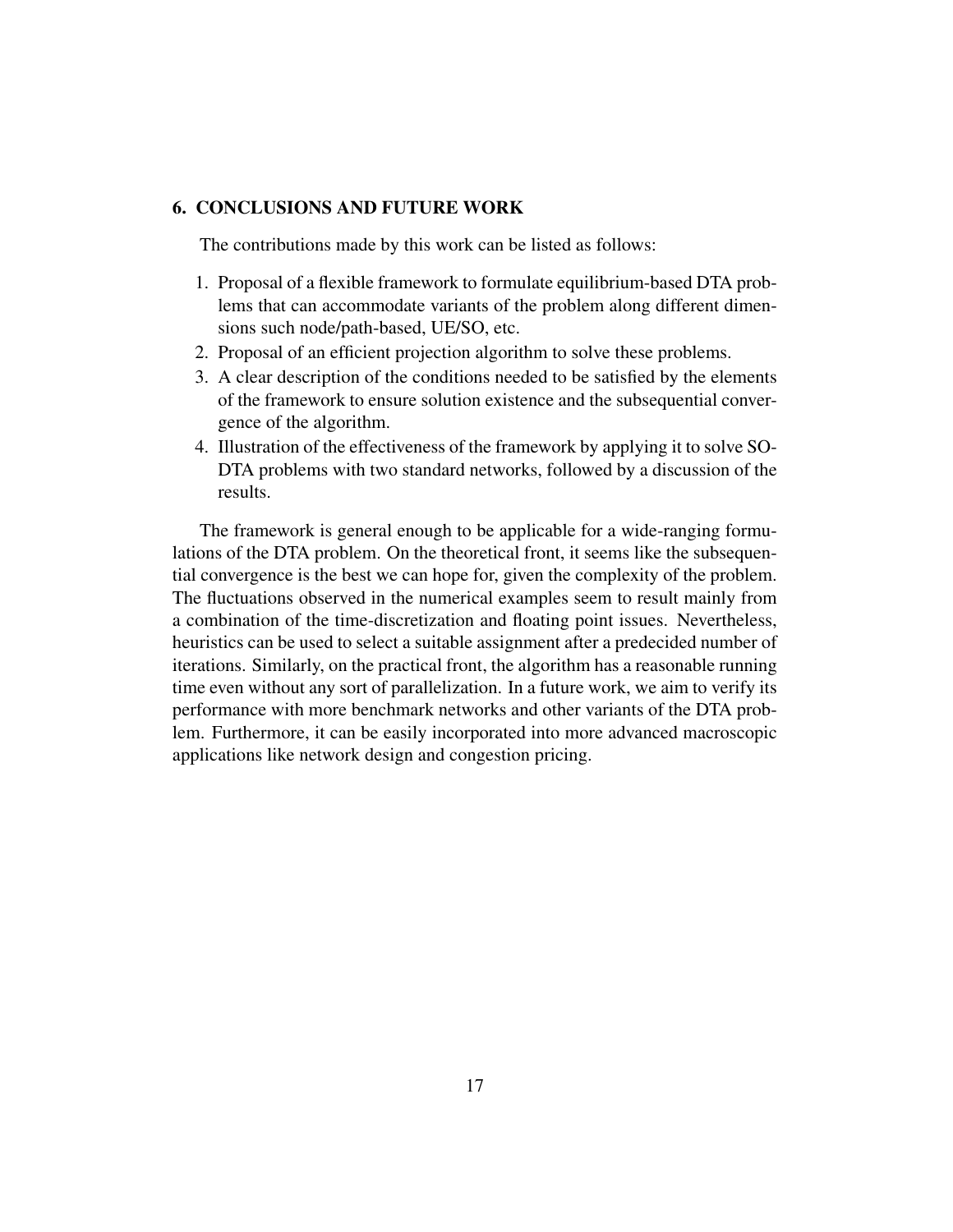#### References

- Doan, K. and S. V. Ukkusuri (2012). On the holding-back problem in the cell transmission based dynamic traffic assignment models. *Transportation Research Part B: Methodological 46*(9), 1218–1238.
- Doan, K. and S. V. Ukkusuri (2015). Dynamic system optimal model for multiod traffic networks with an advanced spatial queuing model. *Transportation Research Part C: Emerging Technologies 51*, 41–65.
- Facchinei, F. and J.-S. Pang (2003). *Finite-dimensional variational inequalities and complementarity problems*. Springer Science & Business Media.
- Gentile, G. (2016). Solving a dynamic user equilibrium model based on splitting rates with gradient projection algorithms. *Transportation Research Part B: Methodological 92*, 120–147.
- Gentile, G. (2018). New formulations of the stochastic user equilibrium with logit route choice as an extension of the deterministic model. *Transportation science 52*(6), 1531–1547.
- Han, L., S. Ukkusuri, and K. Doan (2011). Complementarity formulations for the cell transmission model based dynamic user equilibrium with departure time choice, elastic demand and user heterogeneity. *Transportation Research Part B: Methodological 45*(10), 1749–1767.
- Nguyen, S. and C. Dupuis (1984). An efficient method for computing traffic equilibria in networks with asymmetric transportation costs. *Transportation Science 18*(2), 185–202.
- Szeto, W. and H. K. Lo (2004). A cell-based simultaneous route and departure time choice model with elastic demand. *Transportation Research Part B: Methodological 38*(7), 593–612.
- Ukkusuri, S. V., L. Han, and K. Doan (2012). Dynamic user equilibrium with a path based cell transmission model for general traffic networks. *Transportation Research Part B: Methodological 46*(10), 1657–1684.
- Wang, W. and M. A. Carreira-Perpinan (2013). Projection onto the probability simplex: An efficient algorithm with a simple proof, and an application. *arXiv preprint arXiv:1309.1541*.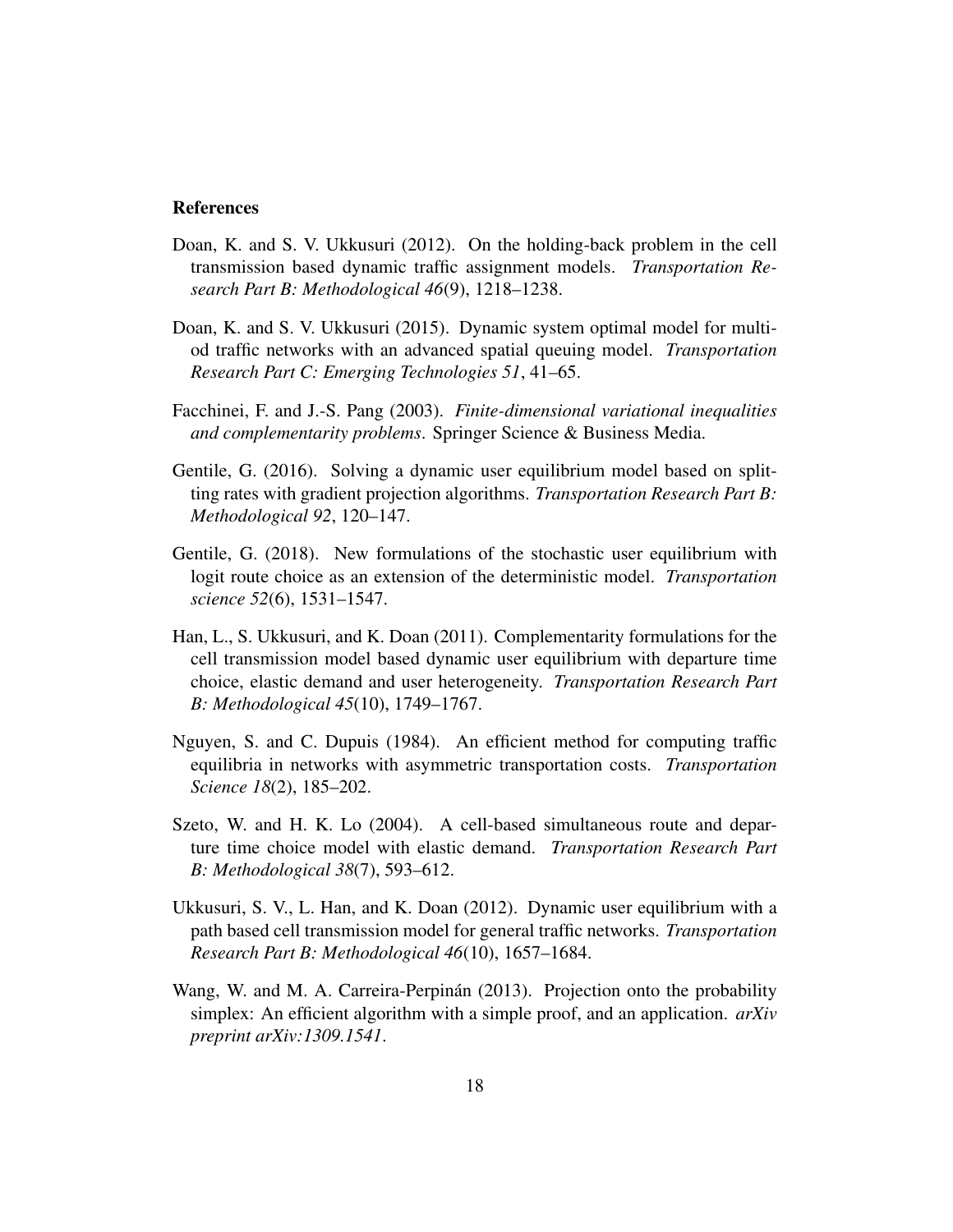Ziliaskopoulos, A. K. (2000). A linear programming model for the single destination system optimum dynamic traffic assignment problem. *Transportation science 34*(1), 37–49.

#### A. Definition of Abadie's constraint qualification

The definitions given below are reproduced from Facchinei and Pang (2003) for the sake of completeness. Interested readers can refer to the book for more details.

Consider a set  $K \subset \mathbb{R}^n$  defined as follows:

$$
K := \{ x \in \mathbb{R}^n | a(x) = 0, b(x) \le 0 \},
$$

where  $a : \mathbb{R}^n \to \mathbb{R}^l$  and  $b : \mathbb{R}^n \to \mathbb{R}^m$  are continuously differentiable functions.

**Definition 2.** *(Tangent Cone) For a vector*  $x \in K$ *, the tangent cone of* K at x, *denoted by*  $\mathcal{T}(x; K)$ *, is given by:* 

$$
\{y \in \mathbb{R}^n | \exists \{y^k\} \subset K, \{\tau^k \downarrow 0\} : y^k \to x \text{ and } \frac{y^k - x}{\tau^k} \to y\}.
$$
 (6)

**Definition 3.** *(Linearization Cone) For a vector*  $x \in K$ *, the linearization cone of* K at x, denoted by  $\mathcal{L}(x; K)$ , is given by:

$$
\{v \in \mathbb{R}^n \mid v^T \nabla a_j(x) = 0, \forall j = 1, ..., l \tag{7}
$$

$$
v^T \nabla b_i(x) \le 0, \forall i \in \mathcal{I}(x) \},\tag{8}
$$

*where*  $\mathcal{I}(x)$  *is the active index set at x, i.e.,*  $\mathcal{I}(x) \equiv \{i : b_i(x) = 0\}$ *.* 

Definition 4. *(Abadie's Constraint Qualification) We say that Abadie's constraint qualification holds at any vector*  $x \in K$  *if:* 

$$
\mathcal{T}(x;K) = \mathcal{L}(x;K).
$$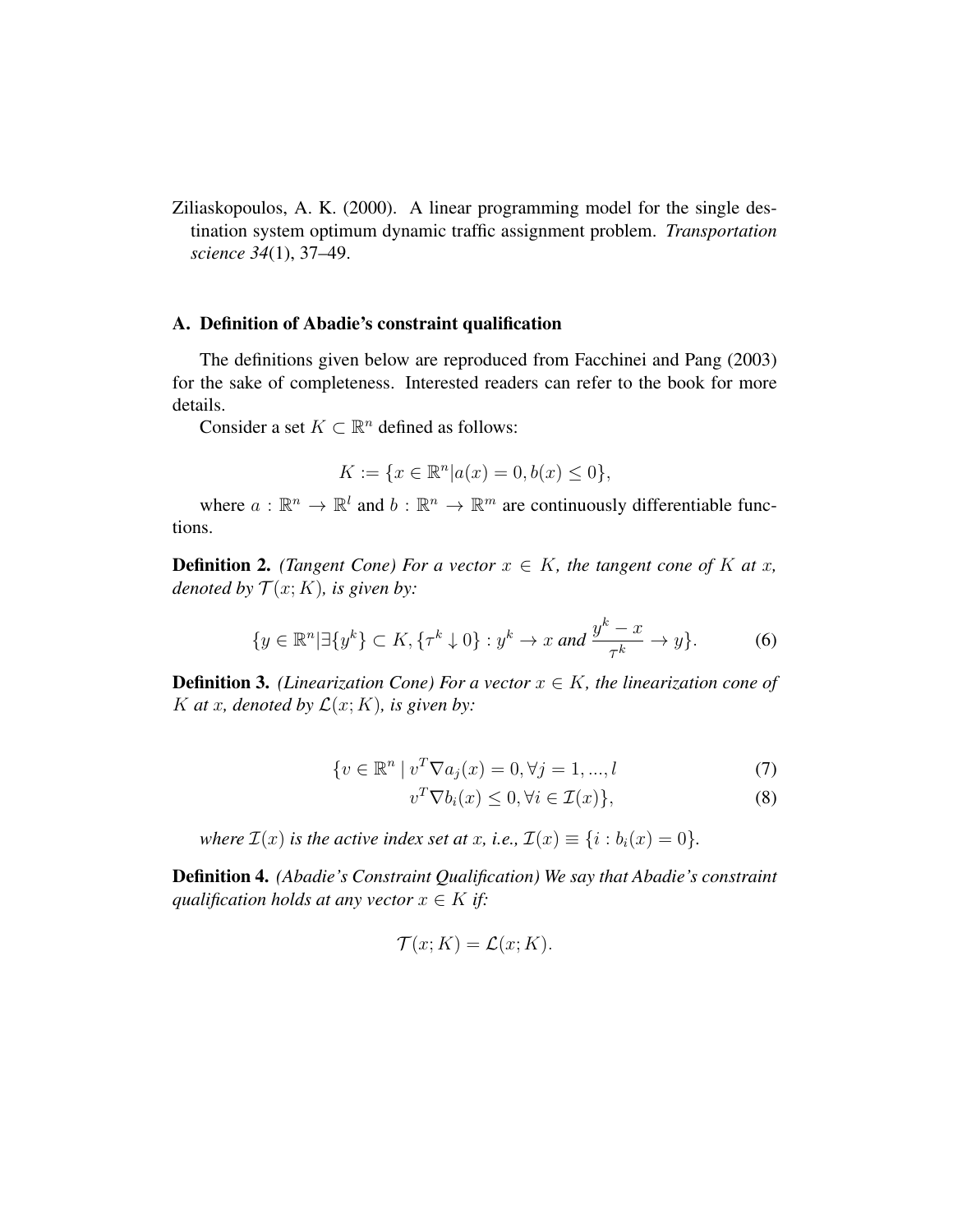#### B. Proof of Proposition 3.3

*Proof.* ACQ is said to be satisfied at a point  $x \in H$  if its tangent cone  $\mathcal{T}(x; H)$ is equal to its linearization cone  $\mathcal{L}(x; \mathbf{H})$  (see Appendix A). We'll first show that every point  $y \in \mathcal{T}(x; \mathbf{H})$  is also in  $\mathcal{L}(x; \mathbf{H})$  and then the vice-versa.

Recall from Condition 1 that each set of choice variables  $H \in \mathcal{H}$  satisfy eq. 1. These can be rewritten in the standard form given in Appendix A as:

$$
a(x) = \sum_{h \in H} x_h - 1 = 0
$$
  

$$
b_h(x) = -x_h \leq 0, h \in H
$$

where  $x_h$  is the h-th element of  $x$ .

Without loss of generality, we assume for the rest of the proof that  $|\mathcal{H}| = 1$ . Because of the decoupled nature of the variables, all the equations below can be given separately for each  $H \in \mathcal{H}$ .

For any  $v \in \mathbb{R}^{|H|}$ ,

$$
v^T \Delta a(x) = \sum_{h \in \{1, \dots, |H|\}} v_h
$$
  

$$
v^T \Delta b_h(x) = -v_h
$$
 (9)

where  $v_h$  is the h-th element of v.

From the above equations, the definition of tangent cone (eq. 6) and eq. 1,

$$
v \in \mathcal{T}(x; \mathbf{H}) \implies \{v^T \Delta a(x) = \sum_{h \in \{1, \dots, |H|\}} v_h = 0
$$

$$
v^T \Delta b_h(x) = -v_h \le 0\}
$$

Thus from the definition of Linearization cone (eq. 7),  $v \in \mathcal{L}(x; \mathbf{H})$ .

Now to prove the vice-versa, consider a point  $v \in \mathcal{L}(x; \mathbf{H})$ . Suppose  $v_h < 0$ for some  $h \in H$ . Let us define  $\tau := \max\{-x_h/v_h, \forall h \in H : v_h < 0\}$ . This implies  $x + \tau v \succeq 0$ ,  $\forall h \in H$ . With this result, we can obtain a sequence of  $\tau > \tau^k \downarrow 0$  and  $y^k = x + \tau^k v$ . From eq. 9 and eq. 1,  $\{y^k\} \in \mathbf{H}$ . This in turn implies  $v \in \mathcal{T}(x; \mathbf{H})$ . The result can similarly be checked for the case when  $v \succeq 0$ , thus completing the proof.  $\Box$